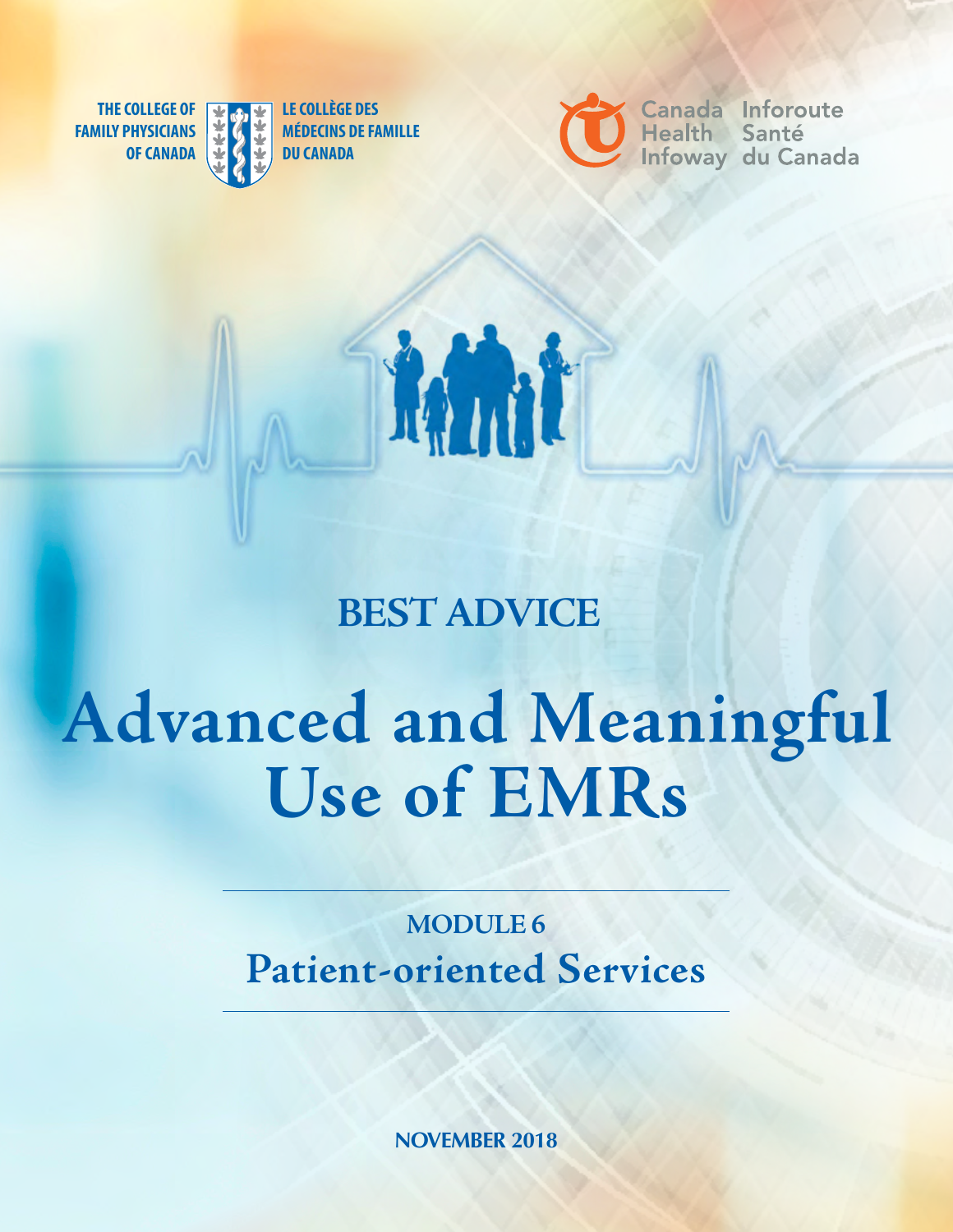Many Canadians cannot imagine life without a smart phone or the Internet to meet daily needs (banking, communicating with friends and family, working, and studying), yet health care has been slow to adopt these technologies.

Family physicians may realize a demand to adapt to patients' (end-users) needs in order to optimally care for, and stay relevant to, them. The less time that patients sit in waiting rooms or miss work for unnecessary medical appointments, or are better informed about their health conditions, the healthier they will be.

In the Commonwealth Fund 2015 International Health Policy Survey of Primary Care Physicians,<sup>1</sup> Canada's physicians score below average in electronic communication with patients (e.g., e-booking, patient portals). However, many practices in Canada have successfully adopted this technology, benefiting both practitioners and patients. The [MyChart™](https://sunnybrook.ca/uploads/1/patients/resources/my-chart-10-years.png) patient portal,<sup>2</sup> from the Sunnybrook Hospital in Ontario, is one example: 110,000 active users since its launch in 2006 and it is still growing.

Patients want to become more engaged with their own health and medical care,<sup>3</sup> and there is an opportunity to leverage technology to meet their needs for improved communication, information sharing, and time-saving efficiency.

Privacy and security remain of absolute importance in managing health information.4 However, these are areas that have solutions, so the real challenge is working together to adopt patient-facing technology to better enable communication, scheduling, and patient engagement.

#### **E-BOOKING**

According to an Infoway survey in 2016, 90 per cent of patients want the ability to book appointments online.5 Electronic booking (e-booking) refers to patients' ability to access an online system 24/7 to book an appointment with a health care provider. This has multiple benefits for the patient (convenience, flexibility), provider (fewer noshows), and clinic staff (higher satisfaction and lower phone call volumes). Often included in this service is the ability to have automatic email/text reminders sent to patients.

Family physicians wishing to explore this area should consider that an initial investment of time and money often results in improved workflow efficiency and improved patient satisfaction. Additional considerations include the clinic's ability to customize same-day available appointment slots (advanced access), and rules in the patient selfbooking software to allow booking the appropriate amount of time for certain types of appointments. Some pilot projects have identified the importance of continuing to have a hybrid model of e-booking and phone booking.<sup>6</sup>

E-booking is available most often through separate third-party software that is linked, but not native, to the EMR, which may limit customization of appointments based on patient characteristics. This landscape continues to evolve, and some EMR vendors are offering native solutions.

Following are examples of e-booking applications:

- [Chronometriq](https://chronometriq.ca/) contact EMR vendor to verify compatibility
- [Health Myself Patient Portal](https://healthmyself.ca/)  contact EMR vendor to verify compatibility
- lamsick.ca contact EMR vendor to verify compatibility
- [PetalMD](https://www.petalmd.com/) contact EMR vendor to verify compatibility
- [Veribook](https://veribook.com/#vs=HomePageState&hId=1)  works with [Oscar](https://oscar-emr.com/) EMR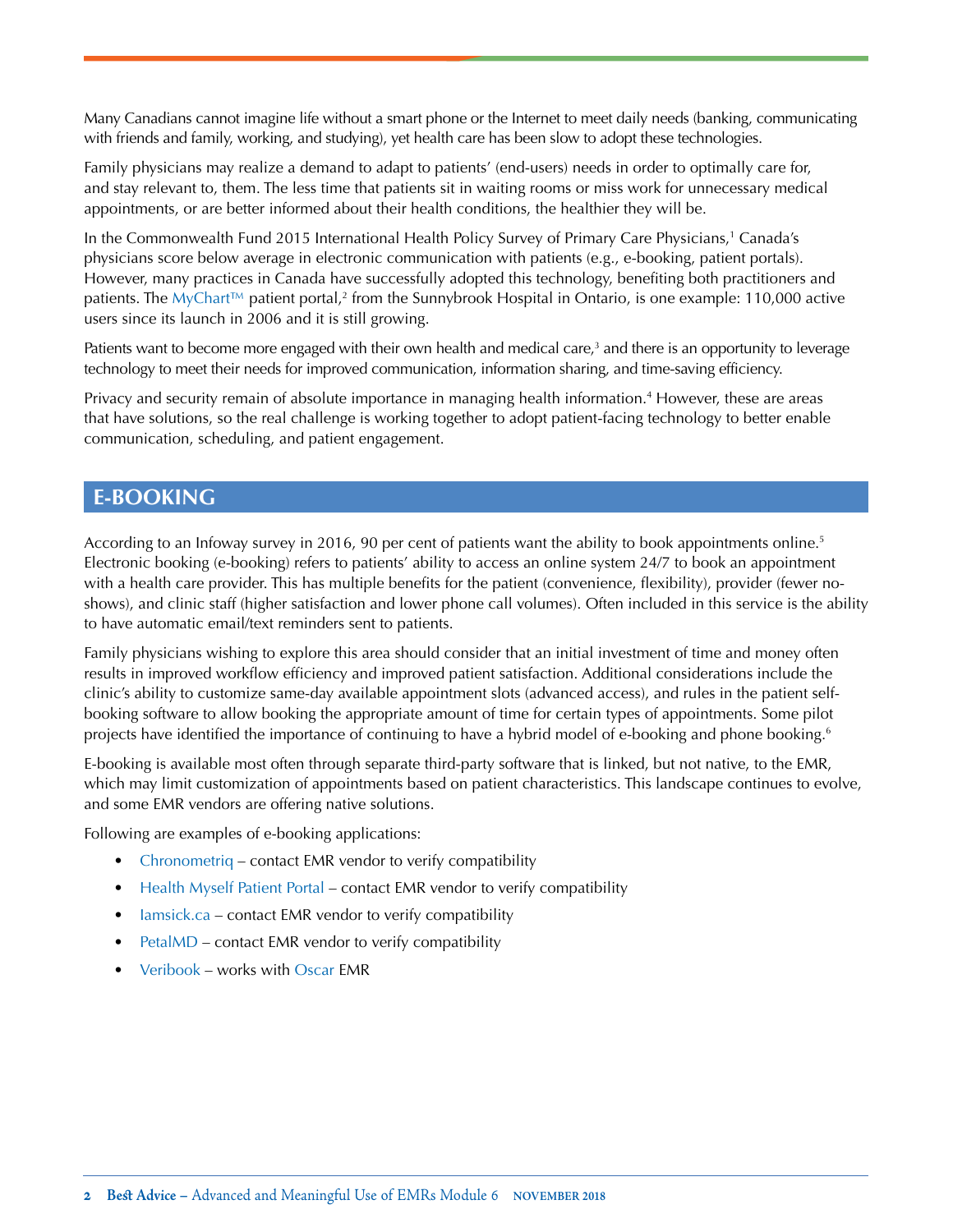

#### **SECURE MESSAGING**

#### **PROVIDER TO PATIENT**

While convenient, direct email communication with patients on unencrypted email servers carries a privacy risk for transmitting personal health information. Secure messaging evolved as a method to enable secure and private communication between patients and their health care providers.

Many solutions are third-party software add-ons to clinic EMRs that require a separate login to a secure portal, although some EMRs can provide messaging within the EMR itself. It is worth noting that regulatory guidance requires including clinical documentation from secure messaging/email in the patient's medical record. This can prove challenging to workflow for non-EMR-embedded messaging. EMR vendors can provide more information about secure messaging capability and options for integrating external secure messaging solutions.

Secure messaging has numerous uses that include clinic staff sending lab requisitions or test instructions to patients or physicians responding directly to patient inquiries. It is worthwhile reviewing the clinic's particular needs and typical scenarios in which secure messaging could be useful.

Some provinces have electronic communication fee codes to incent physicians to use privacy-approved secure messaging with patients.<sup>7</sup>

Finally, the CMPA recommends having patients sign a Terms of Use agreement about email communications or secure messaging that clearly lay out appropriate usage.<sup>8</sup> Physicians are advised to have discussions with patients about what they can expect from this type of service.

#### **PROVIDER TO PROVIDER**

Physicians often work in multiple clinical environments (hospital, clinics, private practice) that are not usually linked by electronic messaging. Many physicians resort to unsecured text or email to communicate with each other. The Canadian Medical Protective Association (CMPA) and provincial regulatory Colleges provide guidance for the security and privacy of any transmitted personal health information. Therefore, it is necessary to use approved secure/ private solutions for interprofessional communication.<sup>9</sup> [For a more detailed discussion, please see Module 2 – Using](http://patientsmedicalhome.ca/files/uploads/BAG_EMR2_ENG_mod2.pdf) EMRs to Connect with Other Care Settings and Providers.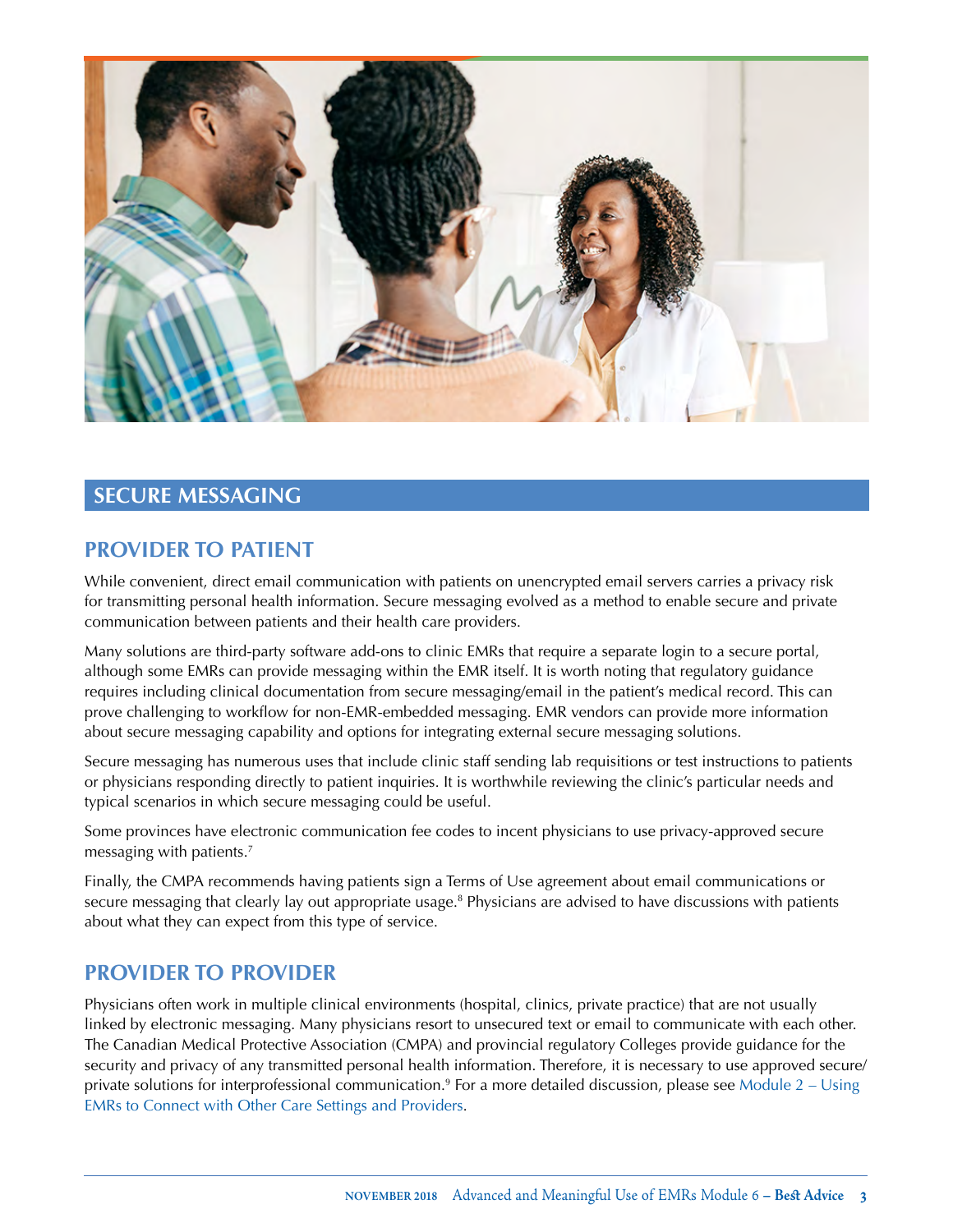#### **PATIENT PORTALS**

Generally, patients can access their own health information in one of two ways: through an EMR-tethered portal or through a health system-linked EHR portal.

#### **EMR-TETHERED PORTAL**

Some vendors make a subset of patient data available through family physicians' EMRs. Physicians can set parameters regarding what information patients can view, and add context to test results by sending patients messages attached to their laboratory results (e.g., "Good job Tom, your A1C is at target!"). These comments have significant value for patients and improve closed loop communication with those who are waiting for test results. Tethered to an EMR, this type of portal is convenient for workflow and requires less documentation. However, availability of this service is limited by EMR vendors, and is not yet common in Canada.

#### **EHR-LINKED PORTAL**

A government, health region, or health system-based EHR patient portal provides patients with a view of their health information from all provincial/territorial sources that contribute to it, not just the information from their family physician.

These portals can offer patients a more comprehensive view of their health, in part by offering data—such as immunization history and pharmacy medication records—that are typically stored outside physicians' offices.

EHR portals usually do not present important information from family physicians, the providers that patients interact with most often in the health care system. The lack of integration with family physicians' EMRs presents a significant barrier to the usefulness of these portals.<sup>10</sup>

However, some groups have achieved considerable success, such as the Sunnybrook Hospital group in Toronto using their MyChart patient portal. Patient and physician satisfaction rates are very high. Importantly, physicians felt that both the physician-patient relationship and office efficiency improved when patients accessed their own personal health information through the portal.<sup>11,12</sup>

Following are examples\* of patient portal applications and the province(s) in which they are available:

- [Citizen Health Information Portal \(CHIP\) Pilot Program;](https://www.ehealthsask.ca/citizen-engagement/CHIP) Saskatchewan<sup>13</sup>
- **[LifeLabs](http://www.lifelabs.com/); British Columbia, Saskatchewan, and Ontario<sup>14</sup>**
- [MyChart](https://www.mychart.ca/); Ontario

\*For simplicity, hospital system-tethered patient portals have been included in this category (e.g., MyChart), due to the overlap in data available to patients in some regions.

#### **TELEHEALTH**

Telehealth can be defined as the "use of electronic information and telecommunications technologies to support long-distance clinical health care, patient and professional health-related education, public health and health administration."15

In Canada the term has traditionally referred to technology-enabled video visits between physicians (often in hospital-based settings) and patients in remote geographical locations. The concept of telehealth has now grown to include telehomecare with remote patient monitoring and virtual visits in primary care.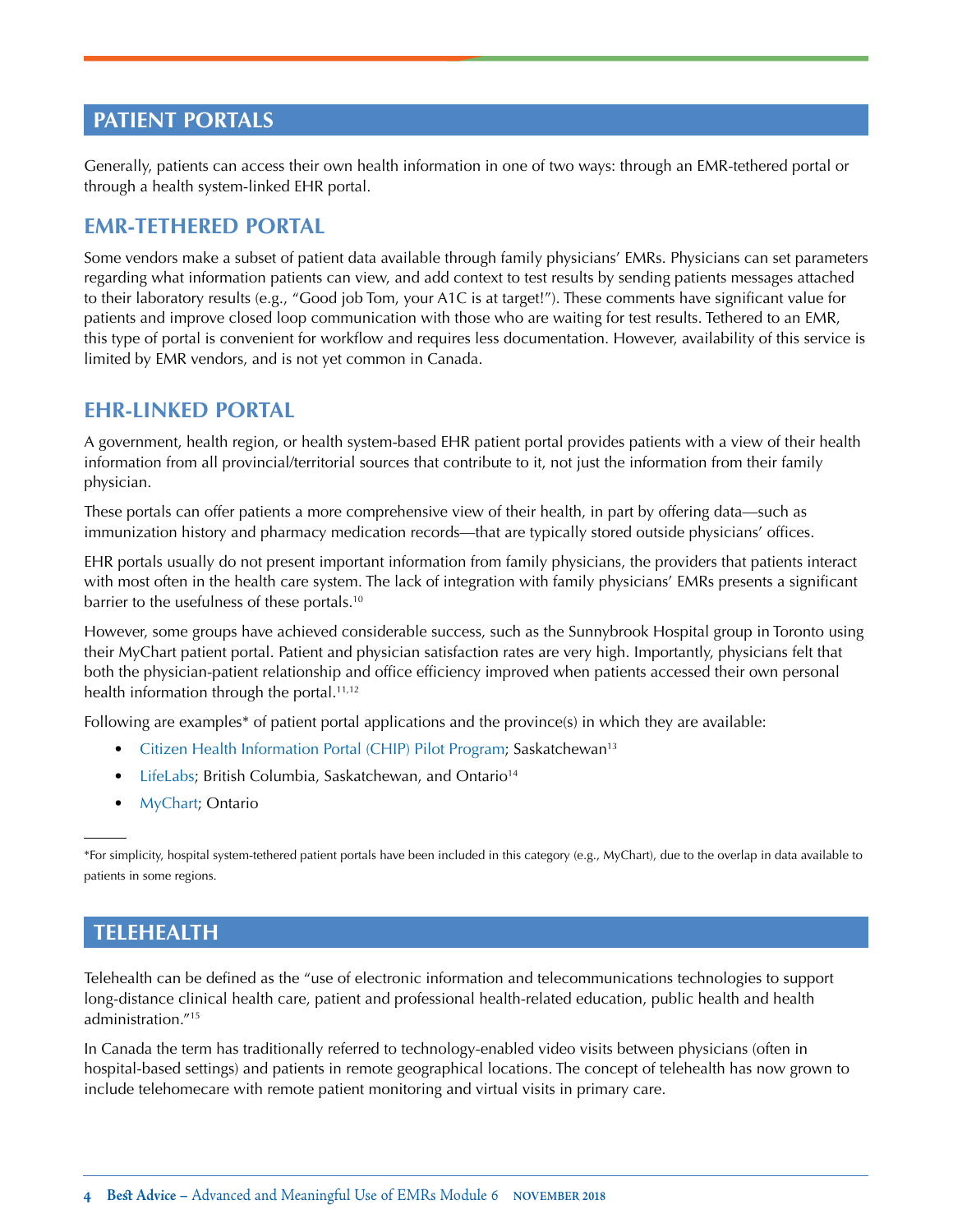#### **TELEHOMECARE**

Telehomecare helps keep patients with chronic diseases in their homes, optimizing self-management and using remote patient monitoring technology to connect patients with their care providers. This has been shown to have benefits in chronic disease management for patients with COPD, diabetes, and heart disease by helping to avoid costly acute care visits and improve patient satisfaction and quality of life.16 Family physicians may be able to generate referrals to such services through their EMRs, depending on their province or territory of practice.

Some jurisdictions have well-established telehomecare or similar remote patient monitoring services, such as the Ontario Telemedicine Network's [Telehomecare](http://telehomecare.otn.ca/) program in Ontario.

#### **VIRTUAL VISITS**

Virtual visits can be separated into two main practice models: in-practice, in which clinicians visit patients they know and/or who are rostered to their practices; and virtual clinics, in which clinicians provide episodic care.

In the CFPC's [Patient's Medical Home](http://patientsmedicalhome.ca) (PMH) framework,<sup>17</sup> the preferred use of virtual visits is physicians connecting with their existing patients. This approach ensures that valuable continuity of care inherent in the PMH is strengthened, rather than disrupted, by technology. This approach is also well supported by the experience of virtual visits in British Columbia, in which patients preferred to see their own provider in the virtual visit. They perceived virtual visits as complementary to, but not as a replacement for, in-person [visits.18](https://visits.18) 

#### **Table 1:** Virtual visit provider examples

| <b>Provider</b>                     | <b>Region</b>              | <b>Remuneration</b>                                                            |
|-------------------------------------|----------------------------|--------------------------------------------------------------------------------|
| <b>EQ Virtual</b>                   | <b>British</b><br>Columbia | Publicly remunerated by the Medical Services Plan<br>(MSP) of British Columbia |
| Maple                               | Ontario                    | Private pay model                                                              |
| <b>Medeo Virtual Care</b>           | Canada                     | Publicly remunerated; depends on specific criteria                             |
| <b>Ontario Telemedicine Network</b> | Ontario                    | Publicly remunerated; depends on specific criteria                             |

#### **CONCLUSION**

By exploring new technology-enabled approaches to health care, family physicians are well positioned to achieve PMH goals, including timely access and improved communication for continuity of care.

Patient-facing technologies not only have the potential to significantly change how medicine is practised, but are also tools that can improve the patient experience. Family physicians are encouraged to consider the services discussed in this module, and apply them in the unique contexts of their practices while keeping in mind challenges of health literacy and access to technology that may exist for some patients. The [Best Advice guide](https://patientsmedicalhome.ca/resources/best-advice-guides/best-advice-guide-health-literacy-patients-medical-home/) *[Health Literacy in the Patient's Medical Home](https://patientsmedicalhome.ca/resources/best-advice-guides/best-advice-guide-health-literacy-patients-medical-home/)*  explores actions and tools family physicians can use to match patients' literacy needs during clinical interactions.

Family physicians working in teams must remember that managing the practice changes that occur when technology is adopted is often just as critical as the technological details themselves. Technology should not be a goal in and of itself, but should serve as a tool to achieve better health outcomes.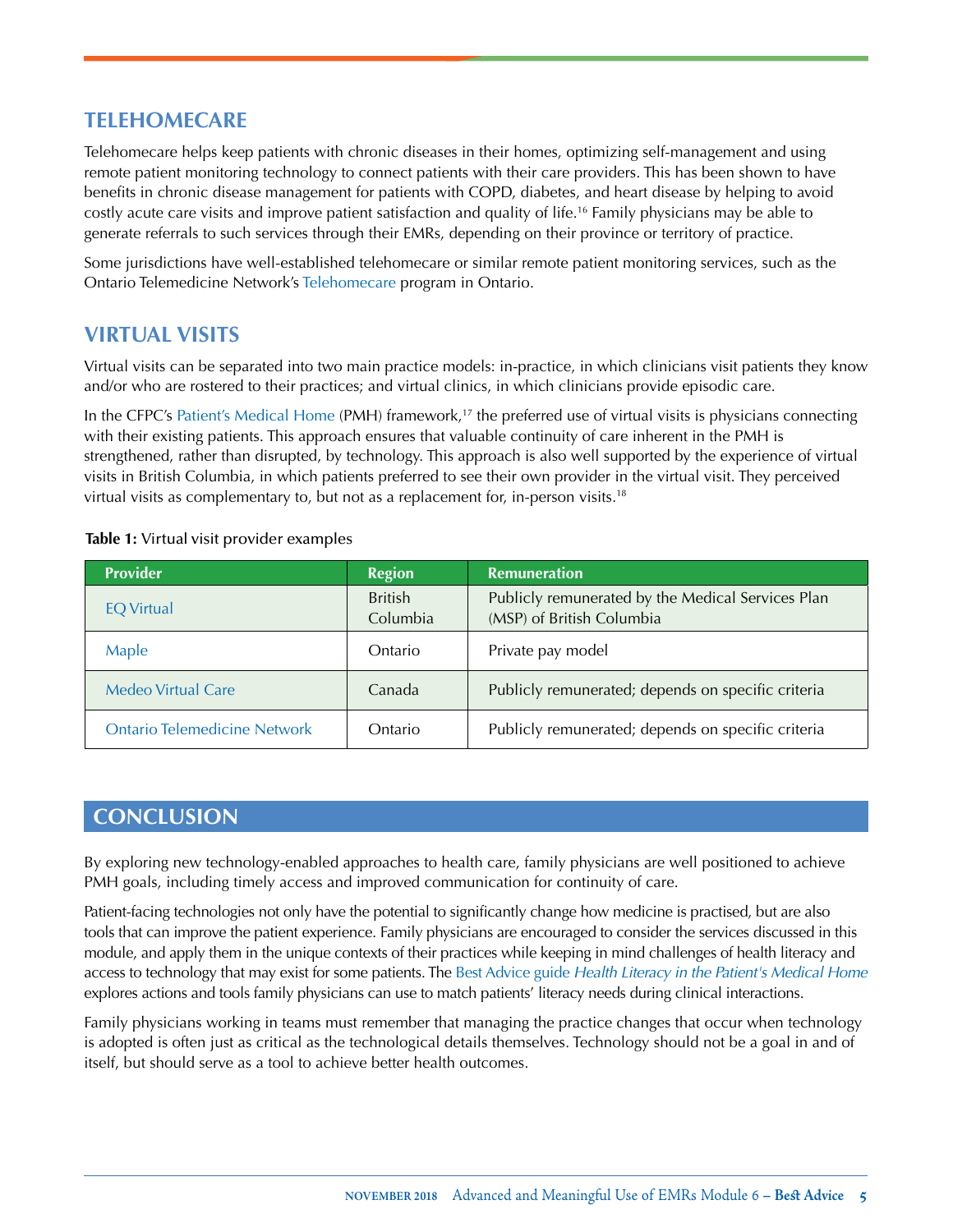#### **RESOURCES**

#### **Canadian Medical Protective Association**

• The [Privacy and confidentiality eCommunication](https://www.cmpa-acpm.ca/serve/docs/ela/goodpracticesguide/pages/communication/Privacy_and_Confidentiality/ecommunication-e.html) pages provide an overview of medico-legal considerations about electronic communications.

### **Canada Health Infoway**

- [ACCESS Digital Health](https://www.infoway-inforoute.ca/en/solutions/access-health) is a gateway for various digitally-enabled care and services
- [Access to Services](https://www.infoway-inforoute.ca/en/solutions/access-health/access-to-services) provides information about topics such as virtual visits, telehomecare, and e-booking
- [Safer Medication Practices](https://www.infoway-inforoute.ca/en/solutions/safer-medication-practices) provides information about and links about electronic prescribing and related practices, as well as the e-prescribing service PrescribeIT™